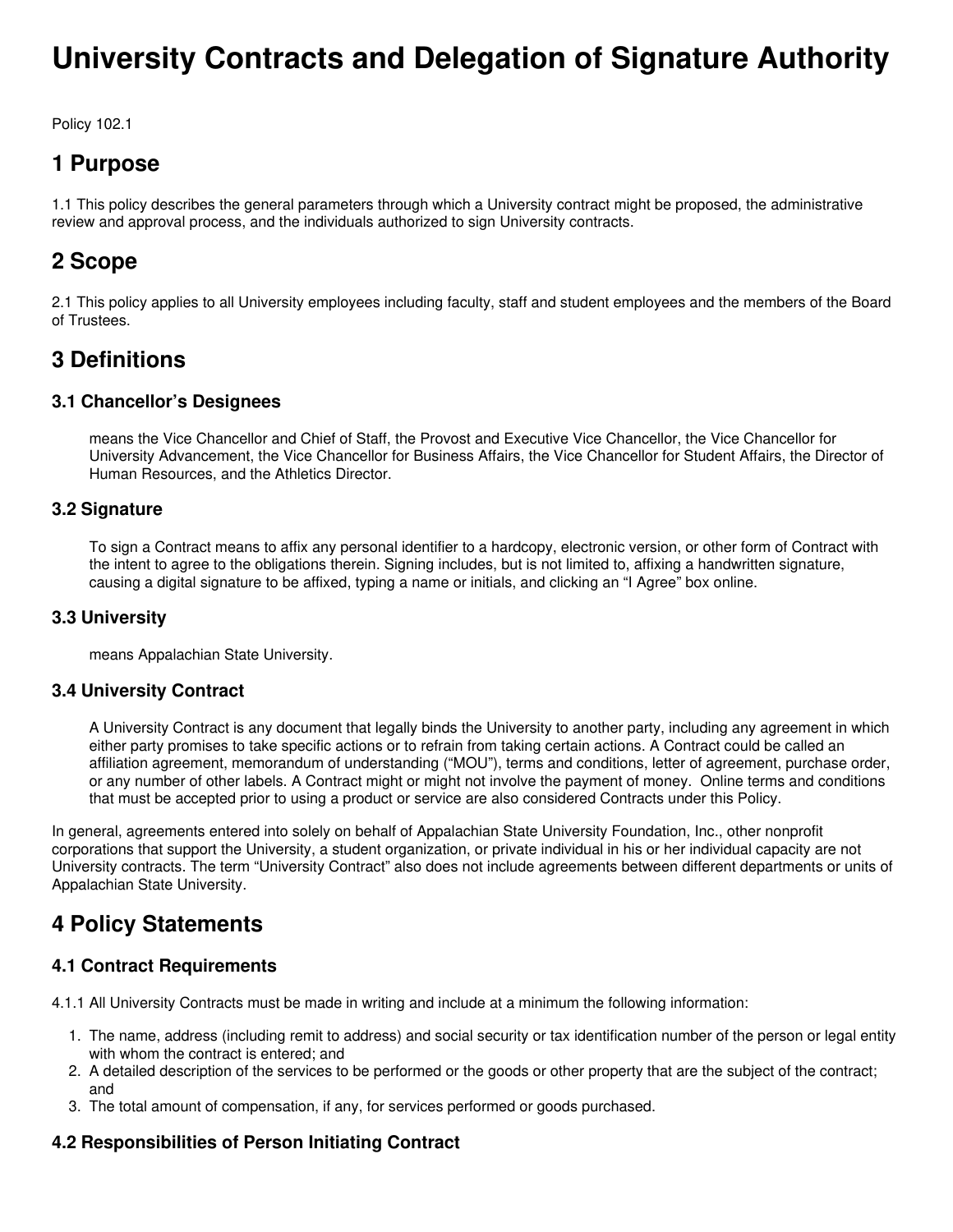4.2.1 The person initiating any University contract ("Designated Contact") is responsible for reading the contract in its entirety to determine that: the contract language accurately reflects the current state of negotiations; the contract meets the programmatic needs and mission of the University; the contract is in the best interest of the University; and the contract is sufficiently clear and consistent so that the University's rights and obligations are easily understood.

4.2.2 If the proposed contract may implicate other University units, departments or resources outside of the recommending unit (e.g., financial obligations outside of the unit's budget, telecommunications or IT support, space requirements, facilities support, etc.) the contract must also be reviewed and approved by Division Heads of the other affected units.

4.2.3 In the event a contract for software is sought by the Designated Contact, the software must go through the University Software Acquisition Process prior to legal review. This shall include all software to be utilized by the University, regardless of cost.

4.2.4 Once the contract has been satisfactorily reviewed by the designated contact and all other affected units, including IT as required, the draft shall be uploaded into Total Contract Manager ("TCM") as a contract request.

4.2.5 The Department requesting review shall upload the contract into TCM at least three weeks prior to the deadline. The Department shall also provide the email and phone number of the Designated Contact who has performed the above review of the contract contents and has been involved in the negotiations of the business terms along with all other requested information into the contract request form in TCM.

#### **4.3 Administrative Review and Approval of Contracts**

4.3.1 Upon completion of the approval process in TCM, University contracts will be assigned to and reviewed by the Office of General Counsel as to form and legal sufficiency. The Office of General Counsel will advise appropriate University officials as to contract terms and conditions that are mandatory, prohibited or within University officials' discretion to negotiate.

4.3.2 Performance of any contract may not begin prior to full approval and execution by an authorized University official. Backdating of a contract is not permitted.

4.3.3 The Office of General Counsel will not review contracts to determine whether they represent the "best deal" for the University with regard to price, quality or efficacy of goods or services. These are business decisions that should be made by the Designated Contact in consultation with their Vice Chancellor or other Division Head.

4.3.4 The Office of General Counsel shall determine whether further institutional reviews are necessary prior to submission of the contract for execution.

4.3.5 At the completion of all necessary reviews and negotiation of terms, the Office of General Counsel will send the final contract redline to the Designated Contact or the contact listed in TCM for the other party for review. If the non-University party proposes additional changes, those changes must be sent back to the Office of General Counsel for additional consideration.

#### **4.4 Authorized Signatures, Delegations of Authority**

4.4.1 Only the Chancellor, or the Chancellor's designee, is authorized to enter into contracts on behalf of the University. The Chancellor has designated authority to the Chancellors Designees to sign contracts within their respective scope of authority. Those Chancellor Designees may further delegate the authority to other University employees. Such delegations must be made in writing and must specify the extent and duration of the delegated authority. Copies of all written delegations will be drafted and maintained by the Office of General Counsel.

4.4.2 Policies of The University of North Carolina authorize the President of The University of North Carolina to execute certain sponsored program Contracts. To expedite sponsored program Contracts, the President of The University of North Carolina has delegated to certain named individuals at each institution the authority to sign applications for grants, contracts or cooperative agreements and internal processing forms on behalf of the institution's chancellor and chief financial officer. No other persons are authorized to sign such documents for those officers.

#### **4.5 Unauthorized Signatures**

4.5.1 The University does not recognize contracts signed by University employees or agents as binding on the University unless the employee who signed the Contract has delegated signature authority. Employees who sign a Contract purporting to bind the University without authority property delegated as described in this policy may be held personally liable under the Contract and may be subject to University disciplinary action.

#### **4.6 Retention of University Contracts**

4.6.1 Each Division Head shall designate a repository for retention of contracts originating from that official's division that bear